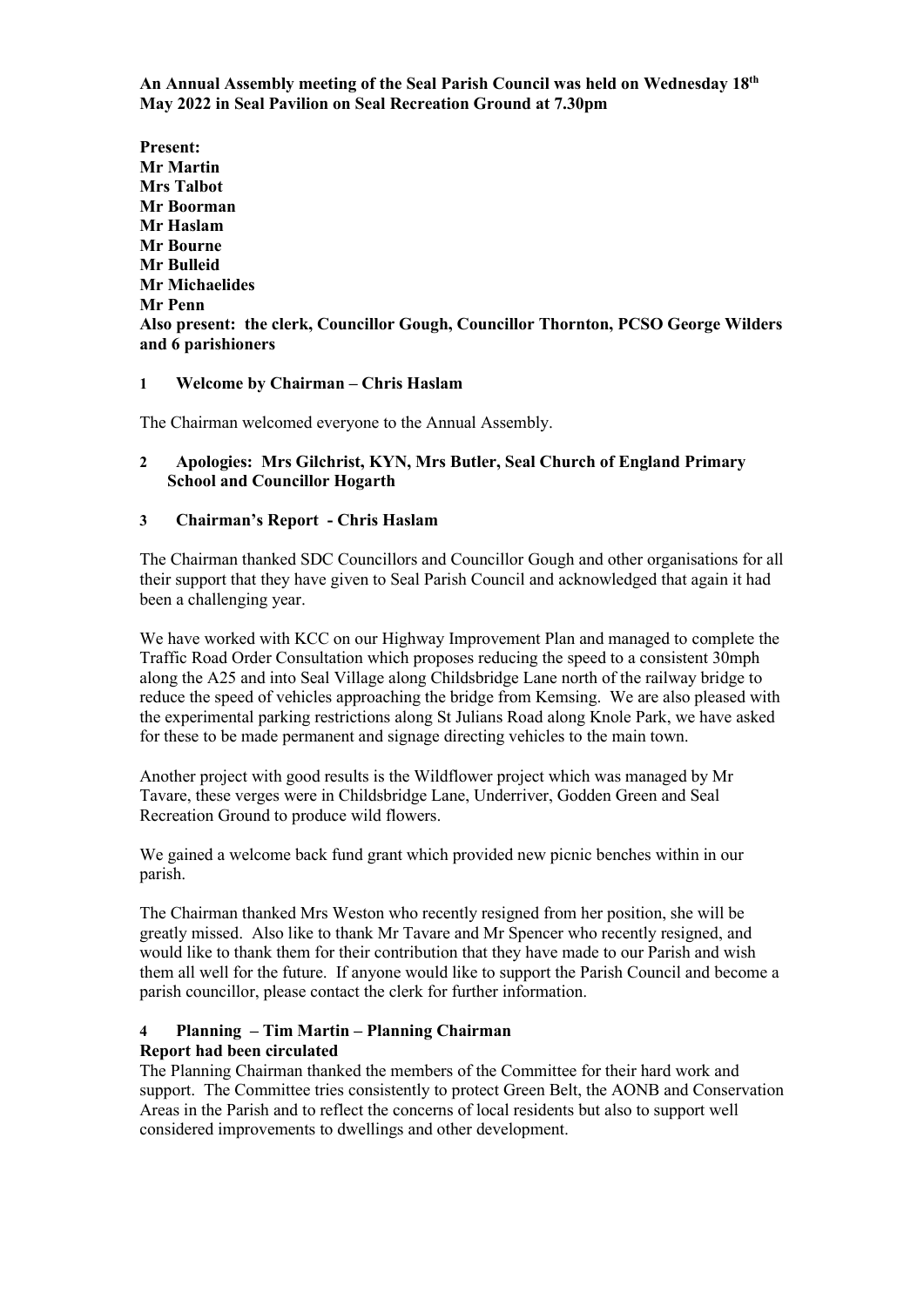There have been 80 planning applications, 7 applications for new dwellings, which excludes Sevenoaks Quarry Site, part of which is in our parish although no dwellings, this is up for 800 dwellings, 150 units for the elderly, a primary school site, community buildings, water sports and open space.

The parish council believes that the application fails to justify development on the scale proposed and therefore objected on the grounds.

- It is inappropriate development for Green Belt.
- It fails to ensure protection of the open part of the site from future development and the village of Seal from traffic disturbance
- It fails to demonstrate adequate highway, cycle, and pedestrian access improvements.

The Parish Council requested several planning conditions and agreements to make the proposal acceptable. If the outline application is granted there will be further planning applications over the lifetime of the scheme to settle the details and these will also require close scrutiny.

Everyone welcome to Planning meetings held on 4<sup>th</sup> Monday of the month and at end of parish council meetings on the 2nd Thursday of the month.

# **5 Finance – Andrew Michaelides, Finance Chairman – Report circulated**

The Finance Chairman discussed the accounts circulated and explained that majority of the income comes from the precept which is the amount that the parish councils need from council tax to fund the services it offers. We also receive income from rent of the building, dentist and grants. The Community Infrastructure Levy (CIL) is another source of income from residential developments which contribute to funds. Most of the income received goes towards street lighting and ground maintenance. The Precept is at the lower end of the range compared to other parish councils in the Sevenoaks District at £57.37 in a Band D property.

# **Parishioners comments/Councillors**

Councillor Thornton said that it would be good to show the population for Seal in comparison to Weald Parish Council. No other comments made.

# **6 District and County Council Report**

Councillor Gough Report – KCC, presented on their key priorities in the parish these included:

- Highways Speed limits are being reviewed across the parish and measures to be put in place to improve road safety for drivers and pedestrians including embedding Vision Zero and pot hole patching, rather than fixing individual potholes.
- Bus travel continues to be under pressure for Kent due to staff shortages and the reducing customer numbers post pandemic, whilst there will be a reduction on subsidised bus routes, this will not affect the residence in the parish.
- KCC members, Combined members fund. This is a limited fund that members can use to support community or highway projects in their division, with many projects already being proposed, the best use of these funds will continue to be reviewed and deployed.
- Household waste recycling during the pandemic a booking system was introduced, following a recent consultation it was agreed that the booking system would be kept in place, with opinion marginally in favour of keeping the system, with enhancement such as same day booking.

Councillor Thornton and Councillor Hogarth report – expressed that it is their privilege to represent the residents for the last 11 years and remains willing to assist all residence that may need support on SDC matters.

• New initiate for Local government associations to share best practices to review structures, services and performance outputs. – with the resulting feedback from the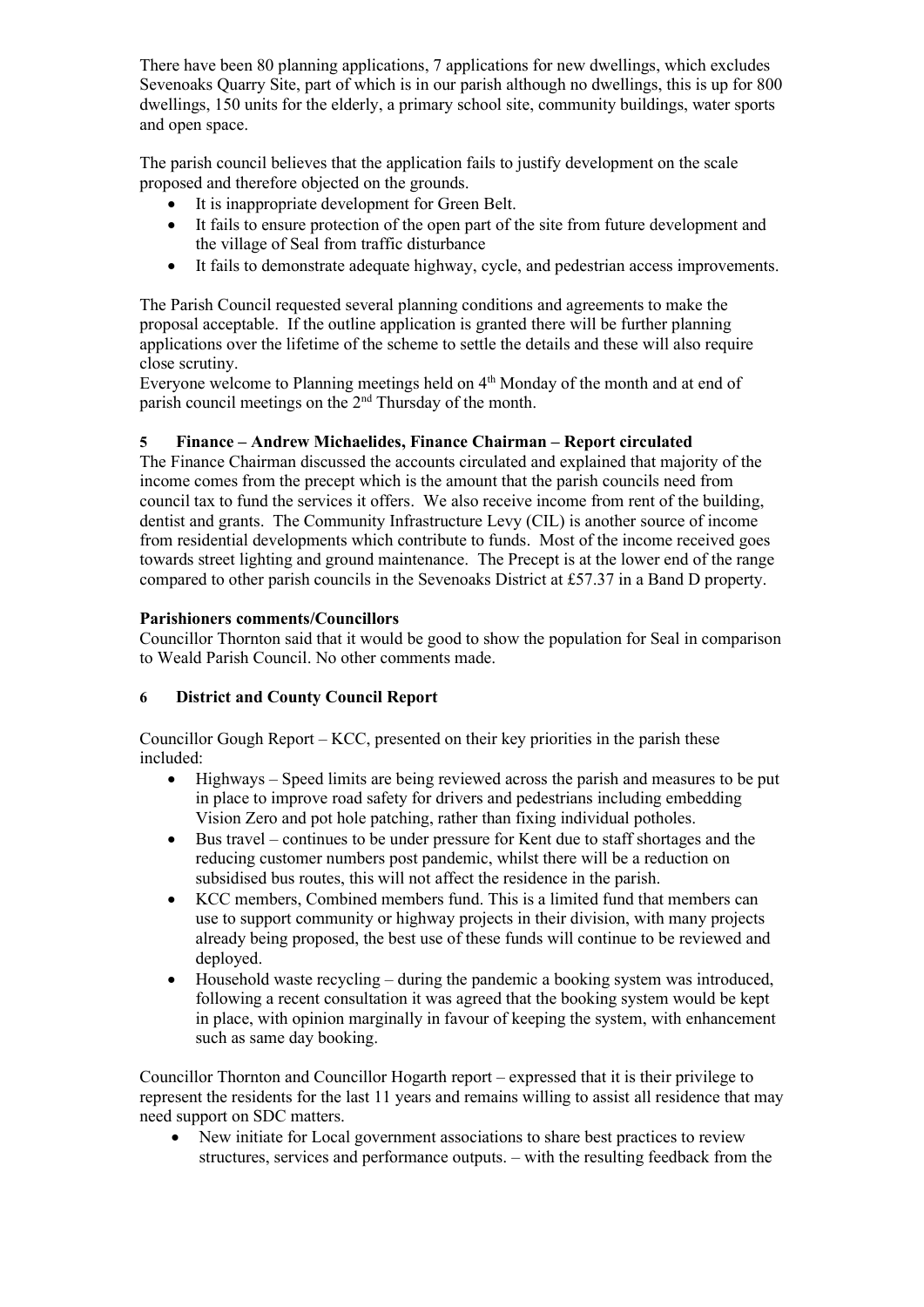challenge that SDC have a strong financial management and its 10yr budget planning for sector supporting its long-term proactive decision making.

- Costs due to the extraordinary situation over the last 2 years costs for the council rose, whilst compensation was obtained from central government, this fell short of what was paid out by around £1m. Despite the shortfall, due to strong financial planning, SDC have limited the council tax increase below inflation, which equates to just 10p per week
- With costs rising and effecting household budgets, SDC is committed to do all it can to support residence.
- Opening of White Oak leisure Centre –Swanley. This was opened in 2021 and is the largest capital investment by SDC in over 40 years and has delivered modern sporting & health facilities to the district and lives up to the commitment to residents to make Sevenoaks a great place to live, work & visit.
- Climate change the commitment was made back in 2019 was to be zero carbon by 2030 and the journey is well underway, with initiatives in Solar , insulation of park homes, trees being planted, eco trails, Vehicle charging point being installed, encouragement to walking, cycling and public transport, a focus on staff to be less wasteful, staff electric car lease schemes and videos being made to encourage families to make space for nature at home. A plan has been drawn up and approved by SDC for further actions.
- All updated on netzero 2030 are available on the SDC website.

#### **7 Informal update from St Lawrence schools, Beavers & Cubs, PCSO and Know your Neighbours**

#### **St Lawrence School Report had been circulated**.

Alison Saunders said on behalf of both schools have worked on difficult circumstances. A year of gradual coming back to normal. The teachers in both schools and teacher assistants have worked extremely hard. They've managed to provide Christmas shows, sports days, summer shows, performed Lion King, they've saved Christmas which was a mammoth role especially for 5 /6-year-old. Arranged a teambuilding activity for 2 days in Norfolk, the first time in 4 years. It is quite sad for some of the children as they haven't been on a school trip and some children are 8 years old now. However, we are aware of challenges we are facing but nothing compared to those who have travelled here from Ukraine and the trauma that they have been through. Our School has welcomed 3 refugees and are expecting 3 more in the next few weeks and in fact it has become quite a hub for Ukrainian support. It is a challenge teaching the children their own language to keep their culture as well as English. They have set up a crowd funding page and have raised £5,000 so far, if anyone would like to donate please see their website.

#### **Helen Davies – Beavers and Cubs Report had been circulated.**

Helen Davies said that they are based at 4<sup>th</sup> Sevenoaks (St Johns) Headquarters, the group currently has 67 young people, (23 beavers, 22 cubs and 22 scouts) and is challenged with only one leader (Beaver Leader) they are fortunate to have 2 section leaders and parent support, together with help of the District Commissioner, Jo Brookbank helping cubs and scouts. As well as Helen's husband as an Explorer Leader. It was unfortunate that their cub leader left in 2nd lockdown, and they are always looking for volunteers.